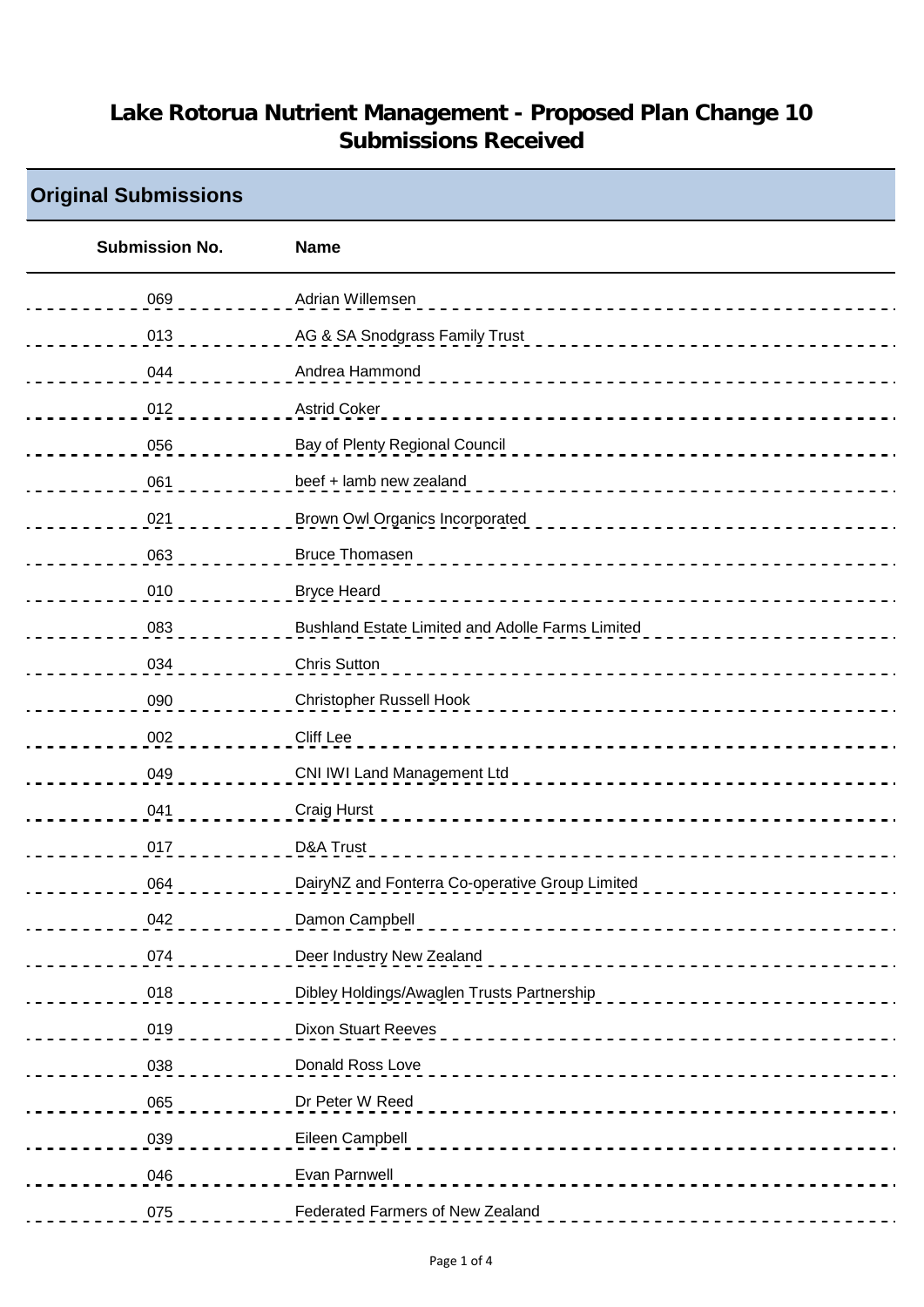| <b>Submission No.</b> | <b>Name</b>                                                                      |
|-----------------------|----------------------------------------------------------------------------------|
| 030                   | Fish & Game New Zealand (Eastern Region Fish and Game Council)                   |
| 008                   | <b>Grant Stewart</b>                                                             |
| 027                   | Gro2 Ltd                                                                         |
| 011                   | lan McLean                                                                       |
| 081                   | Jamie and Chris Paterson                                                         |
| 057                   | Jeanette Watkins<br>____________________________________                         |
| 052                   | Jim and Barbara Hitchcock                                                        |
| 087                   | John Beuth                                                                       |
| 007                   | John de Jong                                                                     |
| 024                   | JT & SA Butterworth<br>----------------------------------                        |
| 003                   | Kāingaroa Timberlands Partnership<br>-----------------------------               |
| 032                   | Kaitao Rotohokahoka 2D Trust                                                     |
| 067                   | Karl Weaver                                                                      |
| 028                   | Kevin Davenport<br><u> 1990 - Para de la calendaria de la calendaria de la c</u> |
| 053                   | Lachlan McKenzie                                                                 |
| 066                   | Lake Rotorua Primary Producers Collective                                        |
| 033                   | Linden Buchanan Hunt and Robyn Kaye Hunt T/A Utuhina Valley Farm                 |
| 001                   | Lindsay Hugh Moore and Alison Lyndsay Moore<br>___________________               |
| 060                   | Lyn Brown<br>__________________________________                                  |
| 040                   | Maraeroa Oturoa 2B Trust                                                         |
| 058                   | Max Douglas                                                                      |
| 051                   | Max Martin                                                                       |
| 004                   | Max Winders                                                                      |
| 015                   | Murray and Robynne Pearce<br>_____________ <b>_______________</b>                |
| 016                   | Neil Heather                                                                     |
| 037                   | Ngāti Whakaue Tribal Lands Incorporation                                         |
| 022                   | Nick Adams                                                                       |
| 088                   | Nigel Marshall<br>__________________________________<br>Northdale Holdings Ltd   |
| 059                   | <b>Everard Developments Ltd</b>                                                  |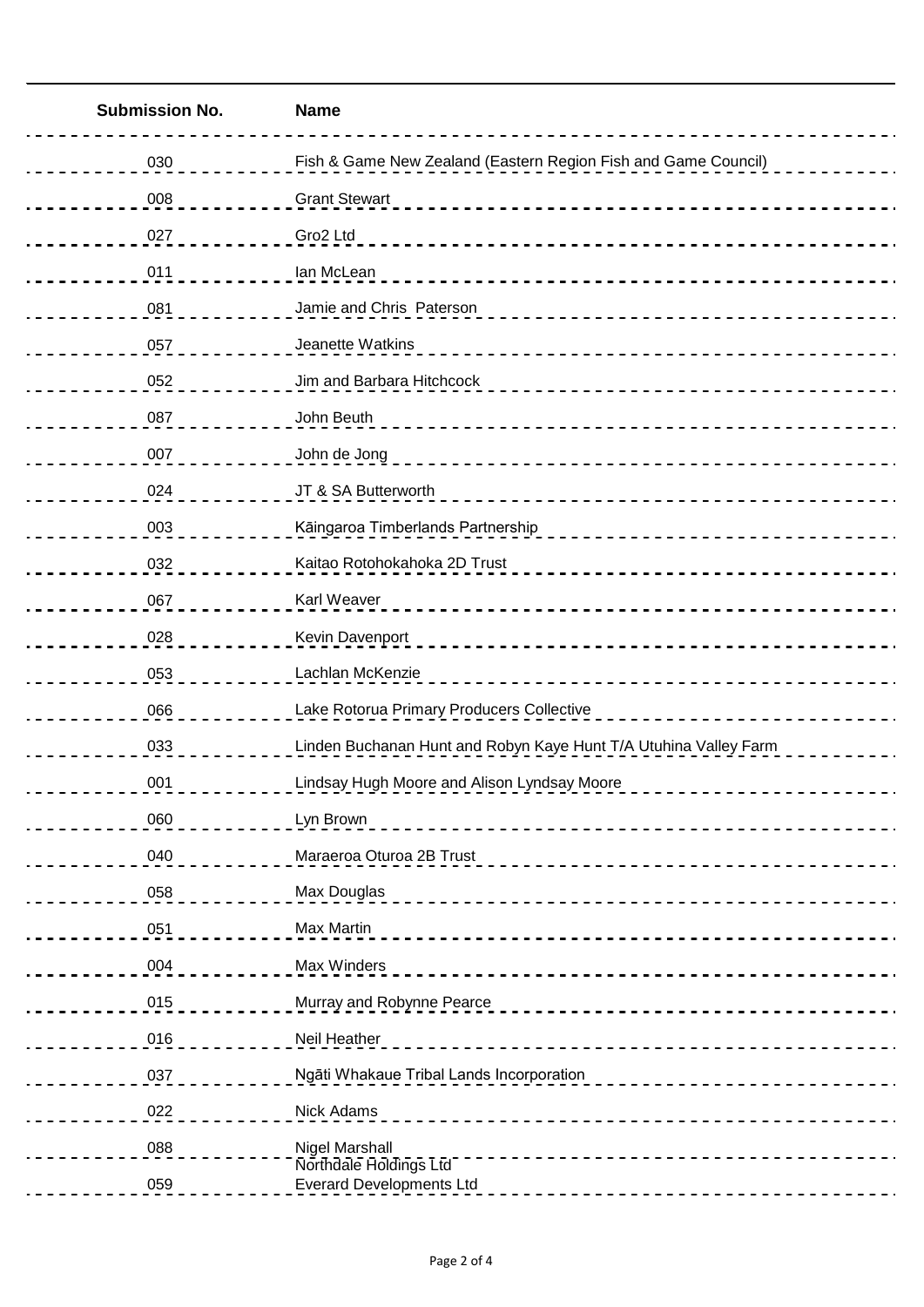| <b>Submission No.</b> | <b>Name</b>                                                                                                                                                                                                                                                    |
|-----------------------|----------------------------------------------------------------------------------------------------------------------------------------------------------------------------------------------------------------------------------------------------------------|
| 055                   | __________________________<br>NZ Deer Farmer's Association<br>________________________________                                                                                                                                                                 |
| 050                   | <b>Oturoa Properties Ltd</b><br>and the contract of the contract of the contract of the contract of the contract of the contract of the contract of the contract of the contract of the contract of the contract of the contract of the contract of the contra |
| 073                   | P F Olsen Ltd                                                                                                                                                                                                                                                  |
| 048                   | Parekarangi Trust                                                                                                                                                                                                                                              |
| 031                   | Patricia Gayle Hosking                                                                                                                                                                                                                                         |
| 079                   | Paul Barton                                                                                                                                                                                                                                                    |
| 025                   | Paul R Lyons                                                                                                                                                                                                                                                   |
| 020                   | Peter McLean and Michelle Rennie<br>______________________________                                                                                                                                                                                             |
| 076                   | Peter Seymour                                                                                                                                                                                                                                                  |
| 089                   | <b>Phillip Frost</b>                                                                                                                                                                                                                                           |
| 084                   | Protect Rotorua                                                                                                                                                                                                                                                |
| 006                   | R Mackay                                                                                                                                                                                                                                                       |
| 043                   | Ravensdown Limited                                                                                                                                                                                                                                             |
| 091                   | <b>Robert Dansey</b><br>__________________________________                                                                                                                                                                                                     |
| 005                   | Robin Boom<br>___________________________                                                                                                                                                                                                                      |
| 023                   | Roger and Norreen Martin<br>_____________________________                                                                                                                                                                                                      |
| 077                   | Roger Wootton                                                                                                                                                                                                                                                  |
| 035                   | Rotorua Chamber of Commerce<br>________________________________                                                                                                                                                                                                |
| 072                   | Rotorua District Residents and Ratepayers                                                                                                                                                                                                                      |
| 026                   | Rotorua Lakes Council                                                                                                                                                                                                                                          |
| 068                   | Sharlene Willemsen                                                                                                                                                                                                                                             |
| 062                   | <b>Sharon Morrell</b>                                                                                                                                                                                                                                          |
| 009                   | Shobdon Trustee Limited Shifnal Trust<br>__________ <b>______________</b> __                                                                                                                                                                                   |
| 082                   | <b>Stuart Morrison</b>                                                                                                                                                                                                                                         |
| 080                   | Te Paiaka Lands Trust<br>_________________________________                                                                                                                                                                                                     |
| 070                   | The Fertiliser Association of New Zealand<br>__________________________                                                                                                                                                                                        |
| 054                   | The Māori Trustee                                                                                                                                                                                                                                              |
| 047                   | The Oil Companies                                                                                                                                                                                                                                              |
| 078                   | Tony and Joanna Carr                                                                                                                                                                                                                                           |